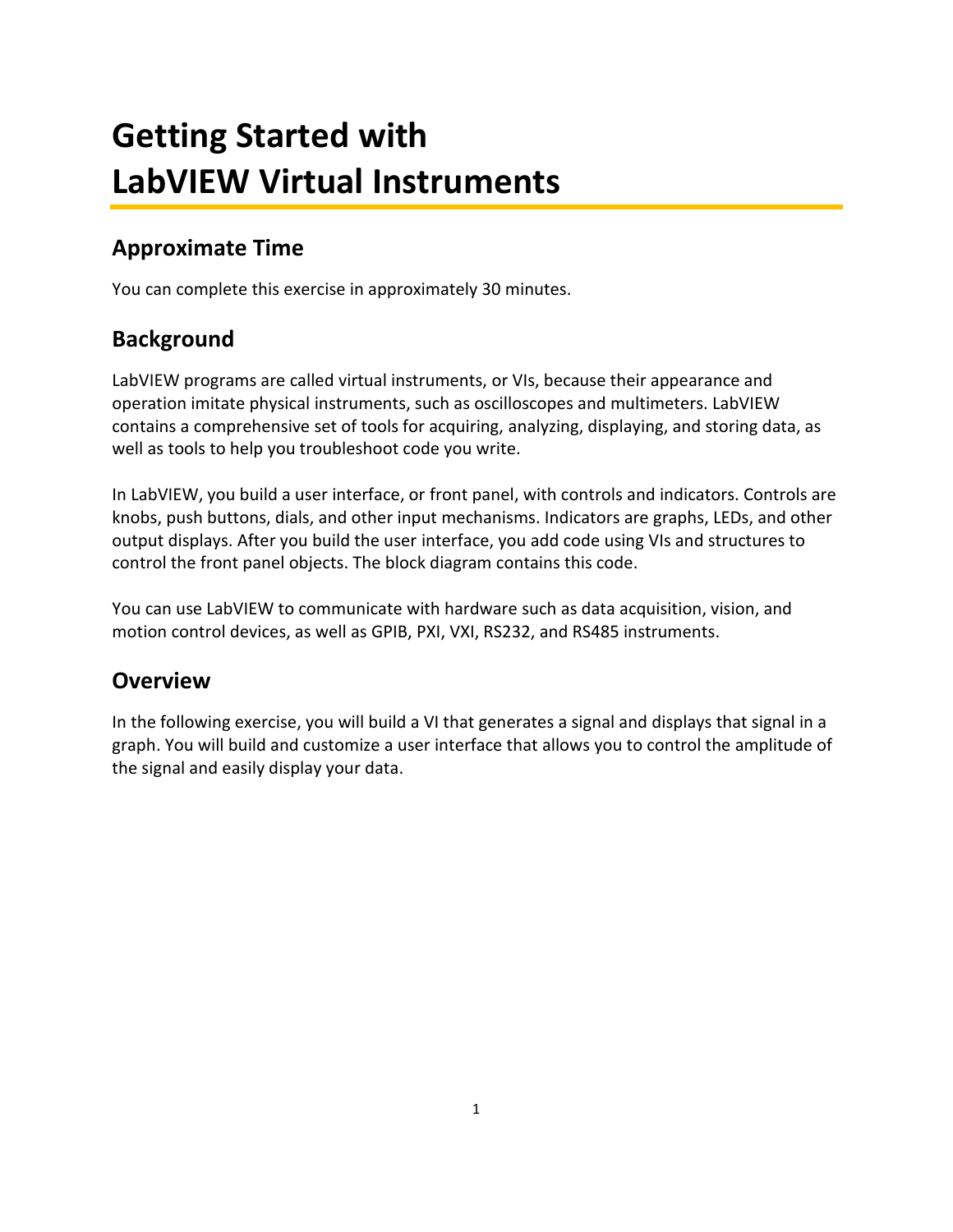### **Completed Exercise**



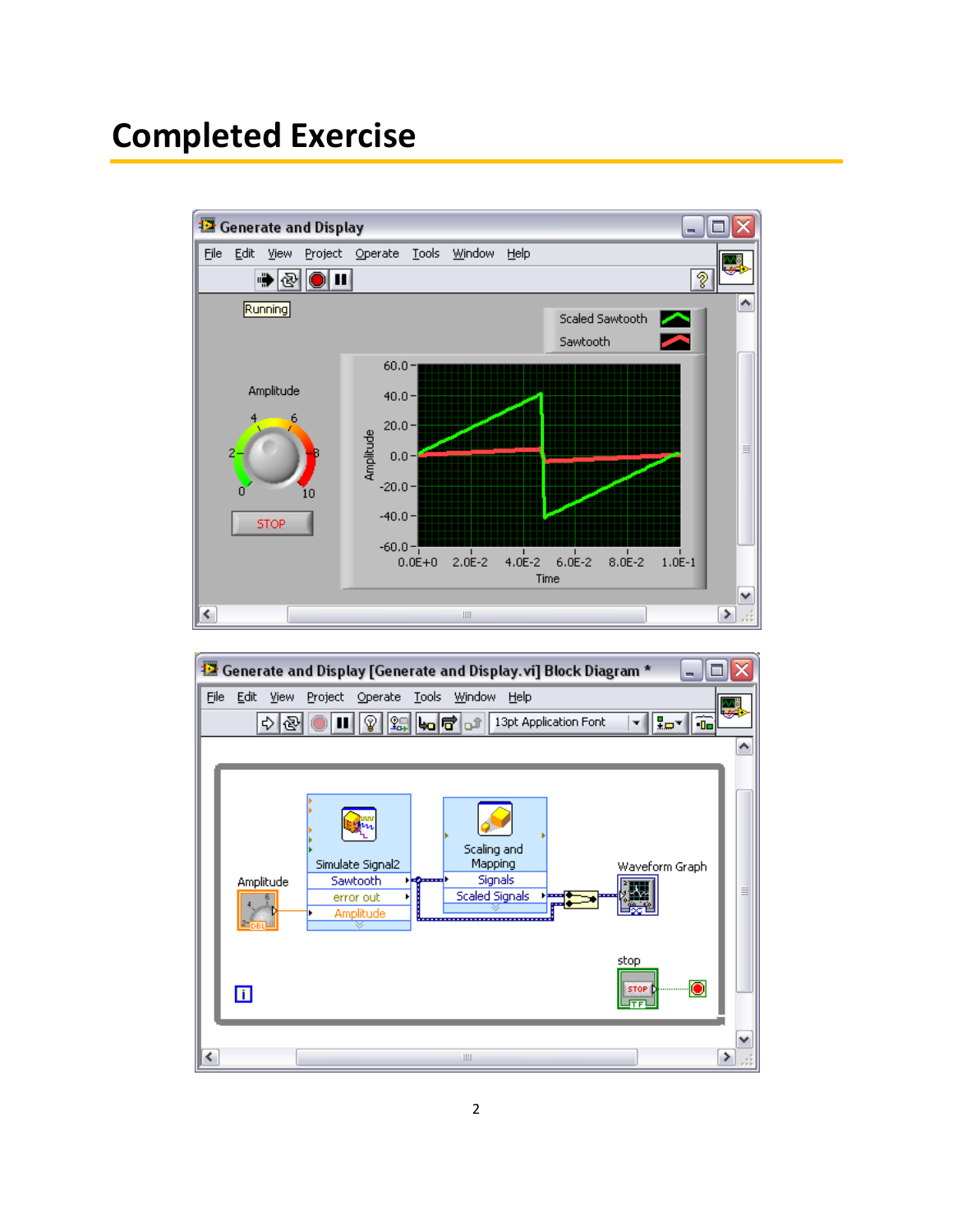## **Step-by-Step Instructions**

#### **1. Launching LabVIEW**

The **Getting Started** window appears when you launch LabVIEW. You can open the LabVIEW Getting Started window by doing either of the following:

- a. Double-click the LabVIEW icon on your desktop, or
- b. In the Windows **Start** menu, navigate to **Programs » National Instruments »**

**LabVIEW 8.5 » LabVIEW**



The **Getting Started** window is used to create new VIs, view the most recently opened LabVIEW files, find examples, and launch the *LabVIEW Help*. You also can access information and resources to help you learn about LabVIEW, such as specific manuals, help topics, and resources on the National Instruments Web site, ni.com.

| <b>B</b> Getting Started                                                   | $\overline{\mathsf{x}}$ |
|----------------------------------------------------------------------------|-------------------------|
| Operate Tools Help<br>Eile                                                 |                         |
| <b>12 LabVIEW 8.5</b><br>Licensed for Professional Version                 |                         |
| <b>Files</b><br>Resources                                                  |                         |
| <b>New To LabVIEW?</b><br><b>New</b>                                       |                         |
| 櫷<br>Blank VI<br>Getting Started with LabVIEW                              |                         |
| <b>Empty Project</b><br>ŤЫ.<br>LabVIEW Fundamentals                        |                         |
| VI from Template<br>Guide to LabVIEW Documentation                         |                         |
| More<br>LabVIEW Help                                                       |                         |
| <b>Upgrading LabVIEW?</b><br><b>Open</b>                                   |                         |
| LabVIEW Project Enhancements<br>[a], C:\byrd\Desktop\VIs\Project VI.lvproj |                         |
| Merging VIs<br>C:\ns\Exercise 2-2\Global Data.lvproj<br>h.                 |                         |
| Conditional Terminals in For Loops<br>Acquiring a Signal3.vi               |                         |
| Reduce Samples2.vi<br>List of All New Features                             |                         |
| Acquiring a Signal2.vi<br><b>Web Resources</b>                             |                         |
| Save Data.vi<br><b>Discussion Forums</b>                                   |                         |
| Warning Light.vi<br><b>Training Courses</b>                                |                         |
| Analysis.vi<br>LabVIEW Zone                                                |                         |
| Reduce Samples.vi<br><b>Examples</b>                                       |                         |
| Acquiring a Signal.vi                                                      |                         |
| Find Examples<br>Browse                                                    |                         |



The **Getting Started** window disappears when you open a VI and reappears when you close all open files. You can also display the window from an open VI by selecting **View » Getting Started Window**.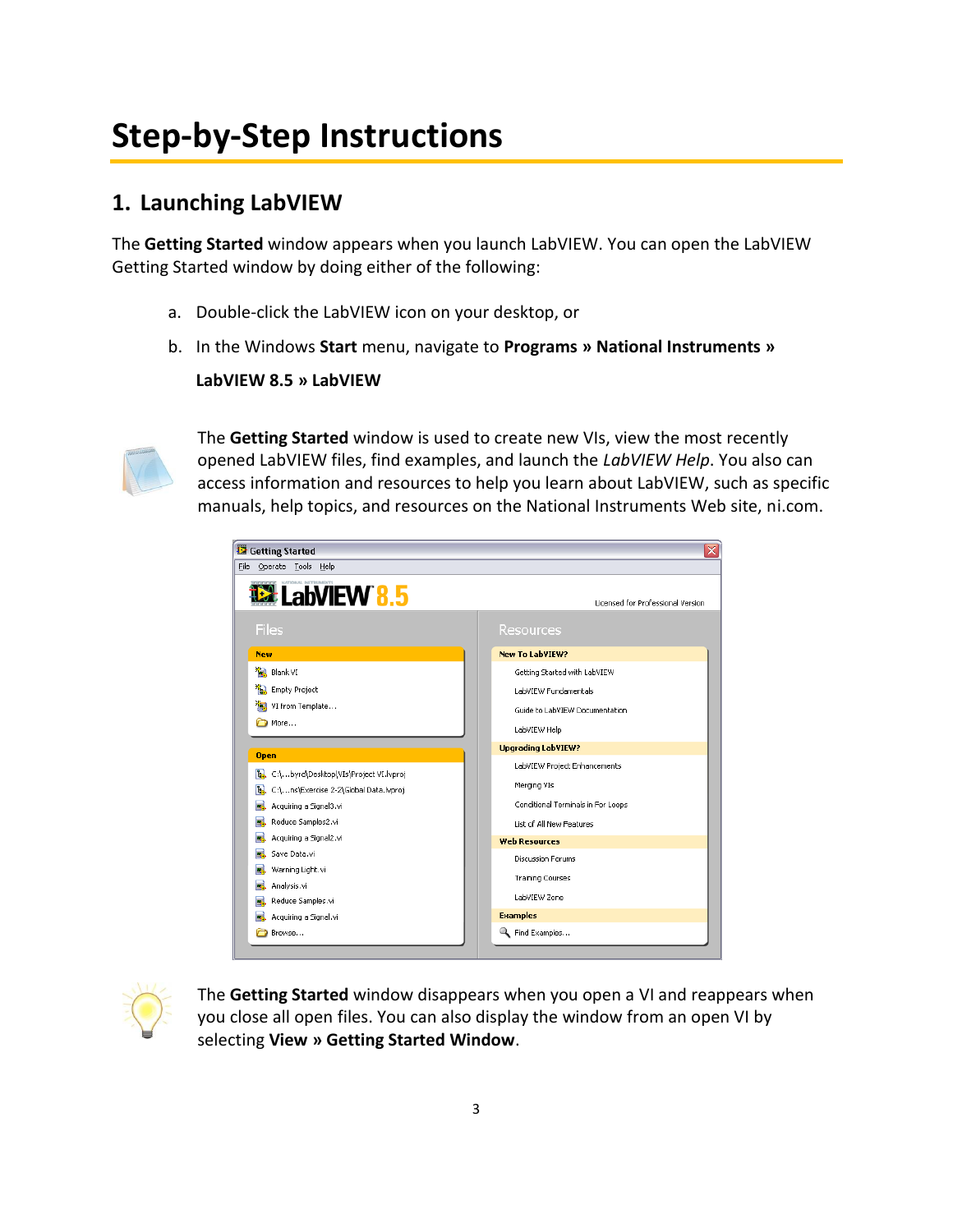#### **2. Opening a New VI from a Template**

LabVIEW provides built-in template VIs that include the functions, structures, and front panel objects you need to get started building common measurement applications. Complete the following steps to create a VI that generates a signal and displays it on the front panel:

a. In the **Getting Started** window, click the **More…** link to display the **New** dialog box.



b. From the **Create New** list, select **VI » From Template » Tutorial (Getting Started) » Generate and Display**. This template VI generates and displays a signal.

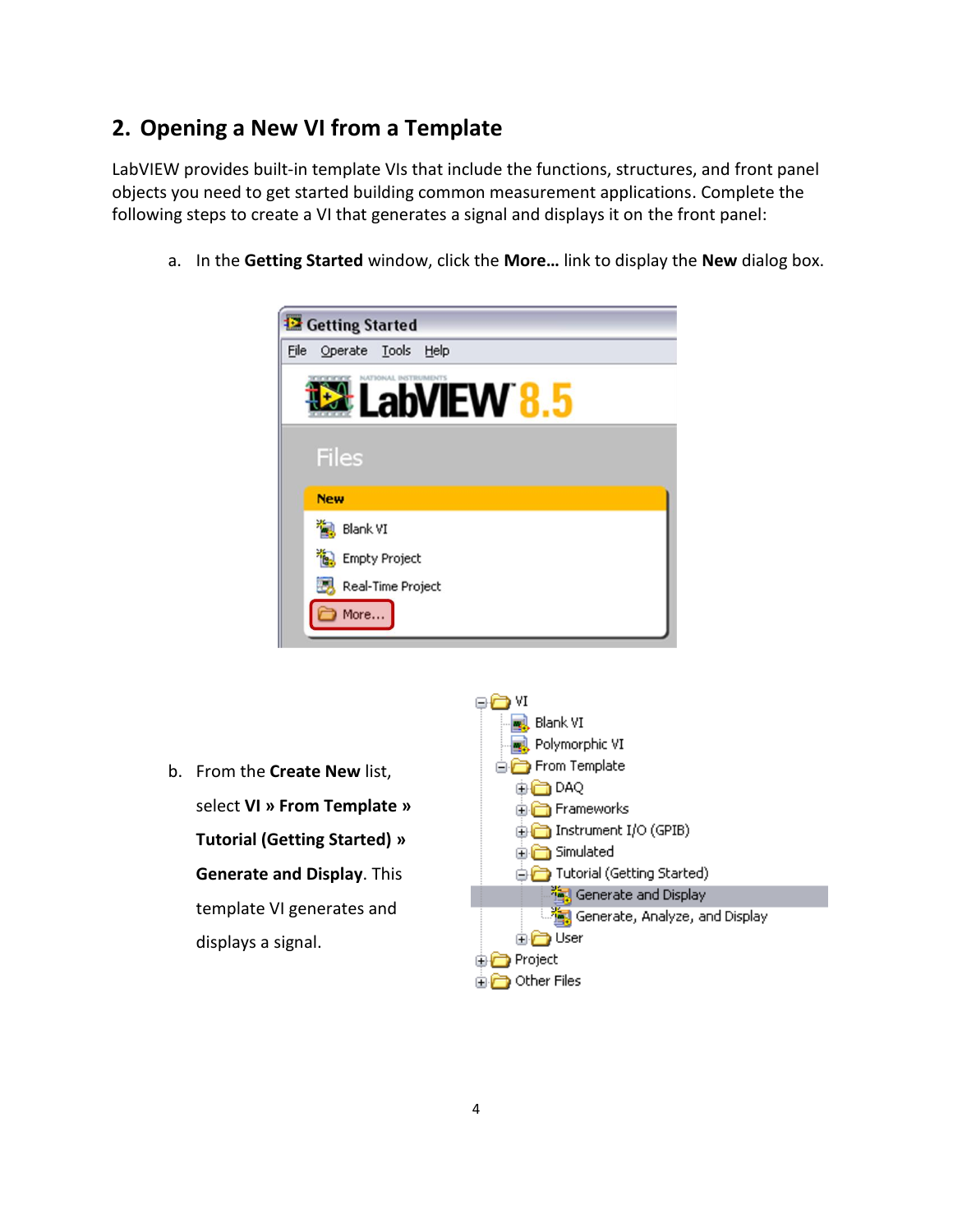c. A preview and a brief description of the template VI appear in the **Description** section. The following figure shows the **New** dialog box and the preview of the Generate and Display template VI.

| . Let the case that the terminal terminal is a transport for the contract of the contract $\Delta$<br>₹<br>exercism shaps.<br><b>March 201</b> |      |
|------------------------------------------------------------------------------------------------------------------------------------------------|------|
| -12.<br>سيسد<br>---<br><br>.                                                                                                                   |      |
|                                                                                                                                                |      |
| $\blacksquare$                                                                                                                                 | - 15 |

Use this template to simulate the generation and display of data.

Note: LabVIEW enables automatic error handling by default for VIs you create from this template.

- d. Click the **OK** button to create a VI from the template.
- e. LabVIEW displays two windows: the Front panel window (gray background) and the block diagram window (white background). Examine the Front panel window.



The user interface, or Front panel, includes controls and indicators. The title bar indicates that this window is the Front panel for the Generate and Display VI.



You can switch between the front panel window and block diagram window at any time by pressing the <Ctrl-E> keys. You can also select **Window » Show Front Panel** or **Window » Show Block Diagram** to switch between the two.

f. Select **Window » Show Block Diagram** and examine the block diagram of the VI.



The block diagram appears with a white background and includes VIs and structures that control the front panel objects. The title bar indicates that this window is the block diagram for the Generate and Display VI.

- g. On the front panel toolbar, click the **Run** button. You also can press the <Ctrl-R> keys to run a VI. A sine wave appears on the front panel graph.
- h. Stop the VI by clicking the **STOP** button, on the front panel.



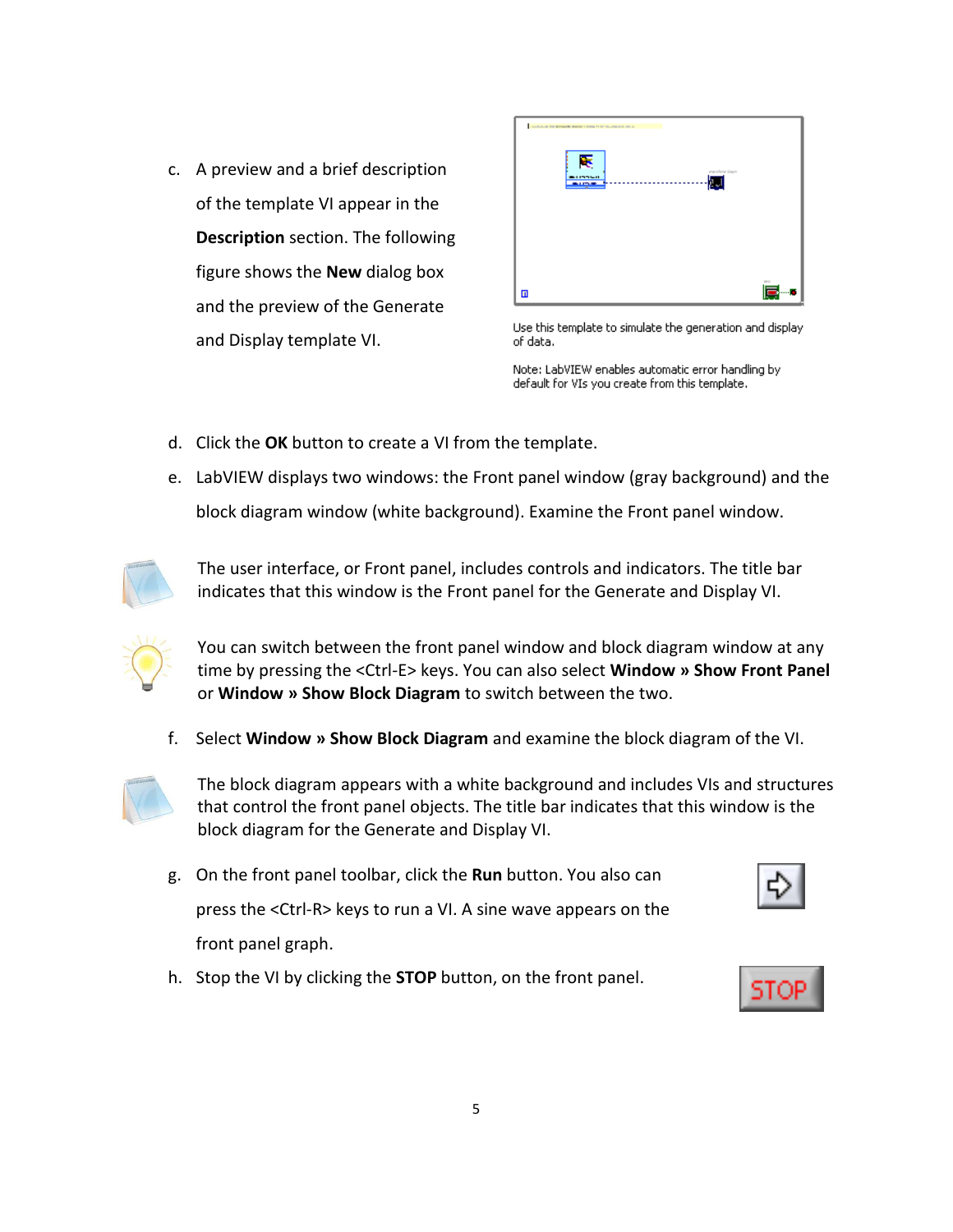#### **3. Adding a Control to the Front Panel**

Controls on the front panel simulate the input mechanisms on a physical instrument and supply data to the block diagram of the VI. Many physical instruments have knobs you can turn to change an input value. Complete the following steps to add a knob control to the front panel:



Throughout the exercise, you can undo recent edits by selecting **Edit » Undo** from the toolbar or pressing the <Ctrl-Z> keys.

a. If the **Controls** palette is not visible on the front panel select **View » Controls Palette**  from the toolbar.



b. You can right-click any blank space on the front panel to display a temporary version of the **Controls** palette. The **Controls**  palette appears with a thumbtack icon in the upper left corner. Click the thumbtack to pin the palette so it is not temporary.

| Controls<br>Express |              |
|---------------------|--------------|
|                     |              |
| Num Ctrls           | <b>Butto</b> |
| <b>DATE</b>         |              |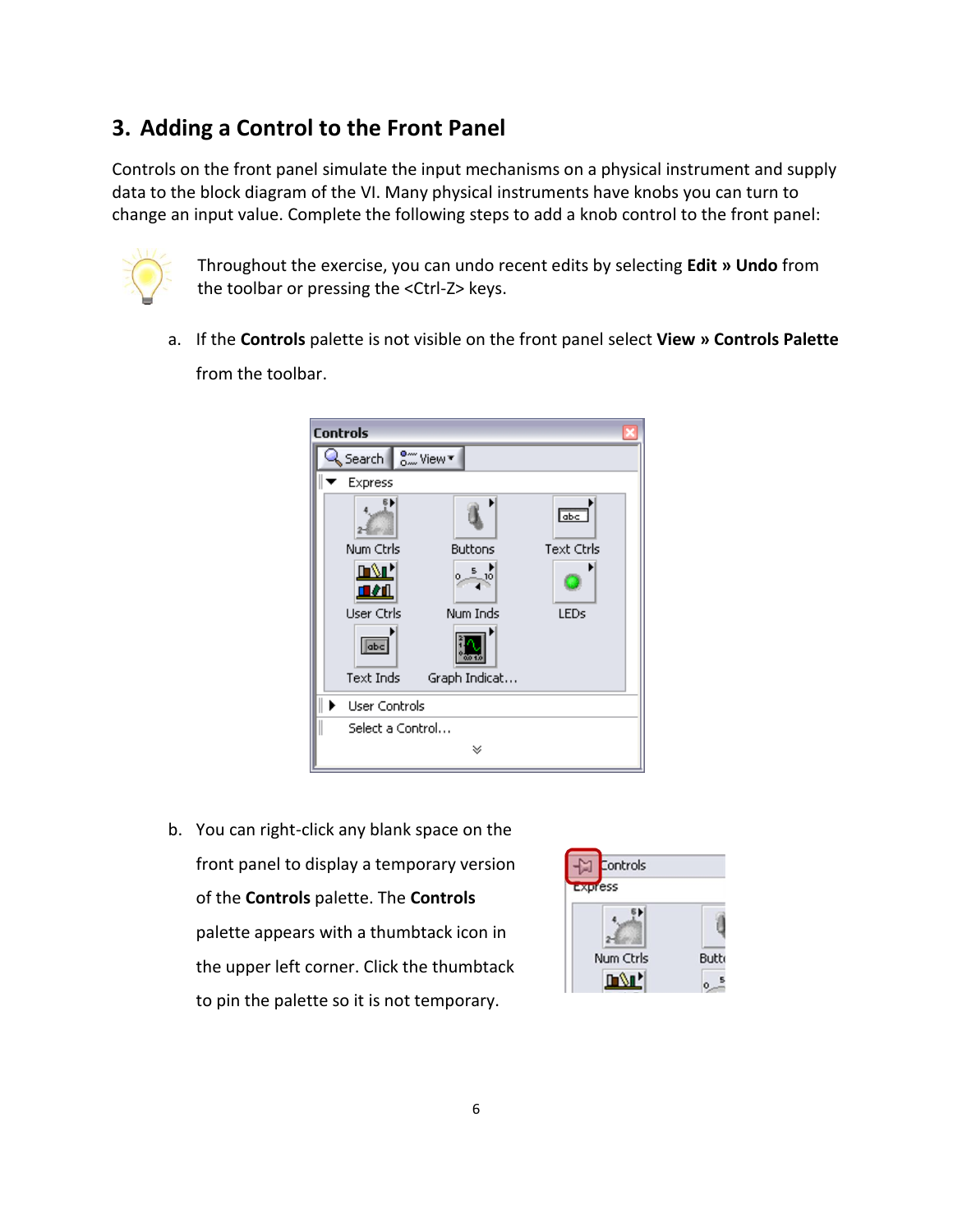- c. The **Controls** palette opens with the **Express** subpalette visible by default. Click the double arrows at the bottom of the **Controls** palette if this subpalette is not visible.
- d. Move your cursor over the icons on the **Express** subpalette. Notice that the name of each subpalette, control, or indicator appears in a tip strip below the icon.





e. Click the **Numeric Controls** icon to display the **Numeric Controls** palette.



- f. Left-click the knob control on the **Numeric Controls** palette to attach the control to the cursor
- g. Place the knob on your front panel to the left of the waveform graph. You will use this knob in a later exercise to control the amplitude of a signal.
- h. Select **File » Save As** and save the VI to the desktop as Acquiring a Signal.vi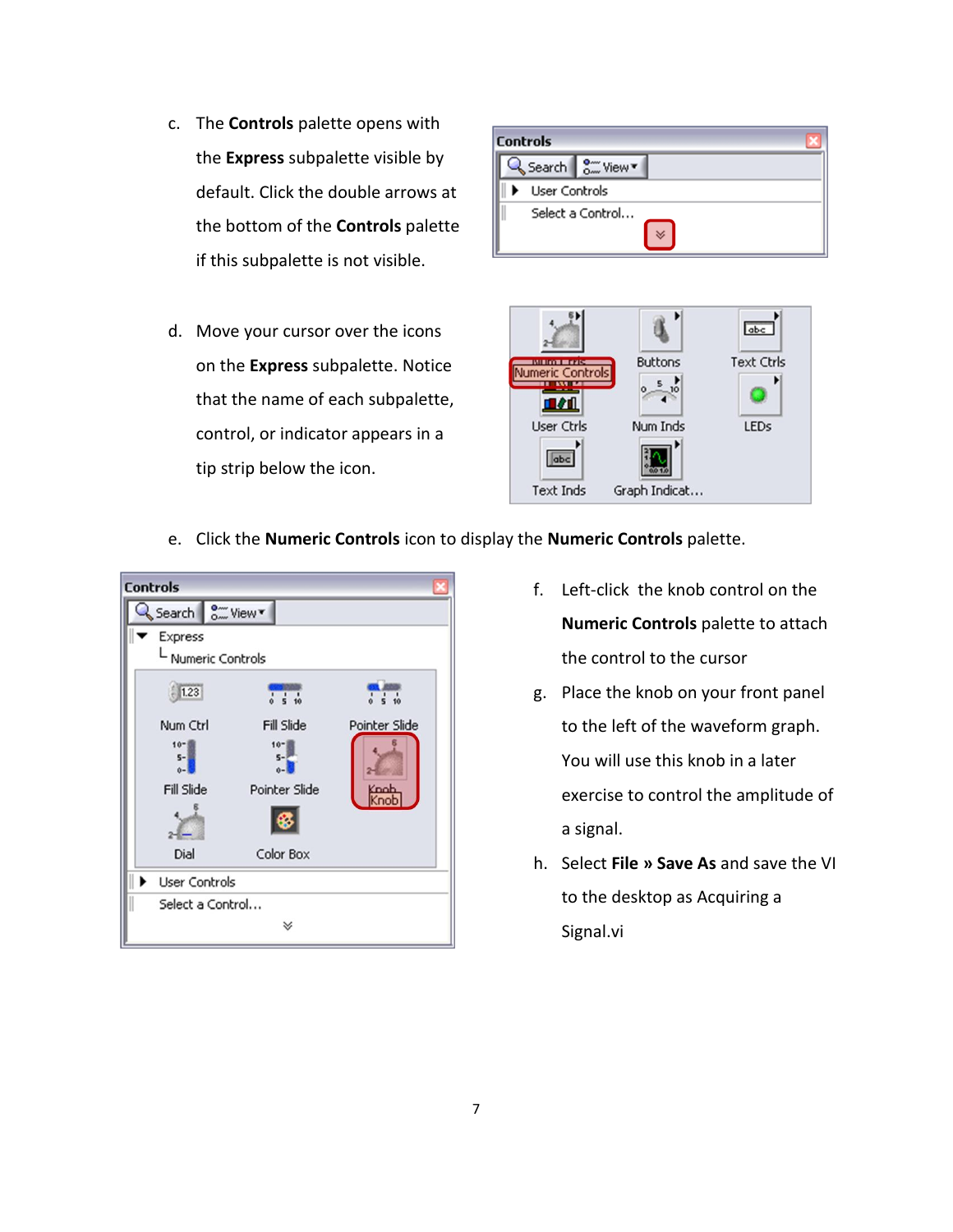#### **4. Changing a Signal Type**

The block diagram has a blue icon labeled **Simulate Signal**. This icon is the Simulate Signal Express VI. The Simulate Signal Express VI simulates a sine wave by default. Complete the following steps to change this simulated signal to a sawtooth wave:

- a. Display the block diagram by pressing the <Ctrl-E> keys or clicking the block diagram.
- b. Locate the Simulate Signal Express VI. An Express VI is a component of the block diagram that you can configure to perform common measurement tasks. The Simulate Signal Express VI simulates a signal based on the configuration specified.



c. Double-click the Simulate Signal Express VI to display the **Configure Simulate Signal**  dialog box. This can also be done by right-clicking the VI and selecting **Properties.** 

| Sawtooth   |  |
|------------|--|
| Sine       |  |
| Square     |  |
| Triangle   |  |
| J Sawtooth |  |
| DC         |  |

- d. Select **Sawtooth** from the **Signal type** pull-down menu. Notice that the waveform graph in the **Result Preview** changes to a sawtooth wave.
- e. Click the **OK** button to save the current configuration and close the dialog box.
- f. Move the cursor over the down arrows at the bottom of the Simulate Signal Express VI. When the cursor changes to a doubleheaded arrow and "handles" appear on the VI, click and drag the bottom handle down to display hidden inputs and outputs.

| Simulate Signal |  |
|-----------------|--|
| Sawtooth        |  |
| error out       |  |
|                 |  |
|                 |  |

g. When you release the mouse, the **Amplitude** input appears. You can configure the amplitude of the sawtooth wave programmatically now that it appears on the block diagram.



**Amplitude** is also an option in the **Configure Simulate Signal** dialog box. You can configure several inputs for Express VIs in either location.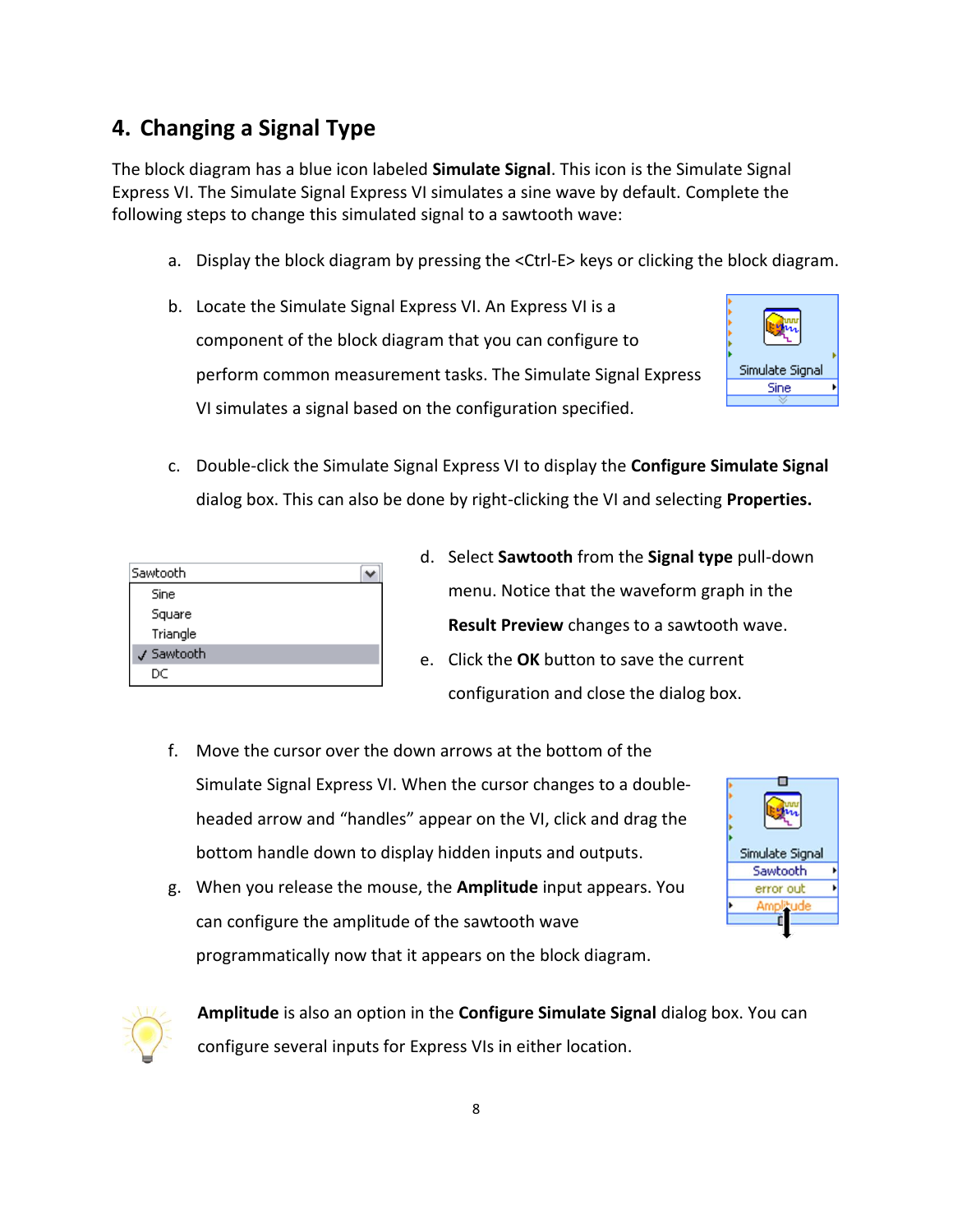#### **5. Wiring Objects on the Block Diagram**

To use the knob to change the amplitude of the signal, you must connect two objects on the block diagram. Complete the following steps to wire the knob to the **Amplitude** input of the Simulate Signal Express VI:

- a. On the block diagram, move the cursor over the **Knob** terminal.
- b. The cursor becomes an arrow, or the Positioning tool. Use the Positioning tool to select, position, and resize objects.



- c. Use the Positioning tool to select the **Knob** terminal and make sure it is to the left of the Simulate Signal Express VI and inside the gray loop.
- d. Deselect the **Knob** terminal by clicking a blank space on the block diagram.
- e. Move the cursor over the arrow on the right-hand side of the **Knob**  terminal.
- f. The cursor becomes a wire spool, or the Wiring tool. The Wiring tool is used to connect objects together on the block diagram.



Knob



- g. When the Wiring tool appears, click the arrow on the **Knob**  terminal and then click the arrow on the **Amplitude** input of the Simulate Signal Express VI, this wires the objects together.
- h. A wire appears and connects the two objects. Data flows along this wire from the **Knob** Terminal to the Express VI.
- i. Select **File » Save** to save the VI.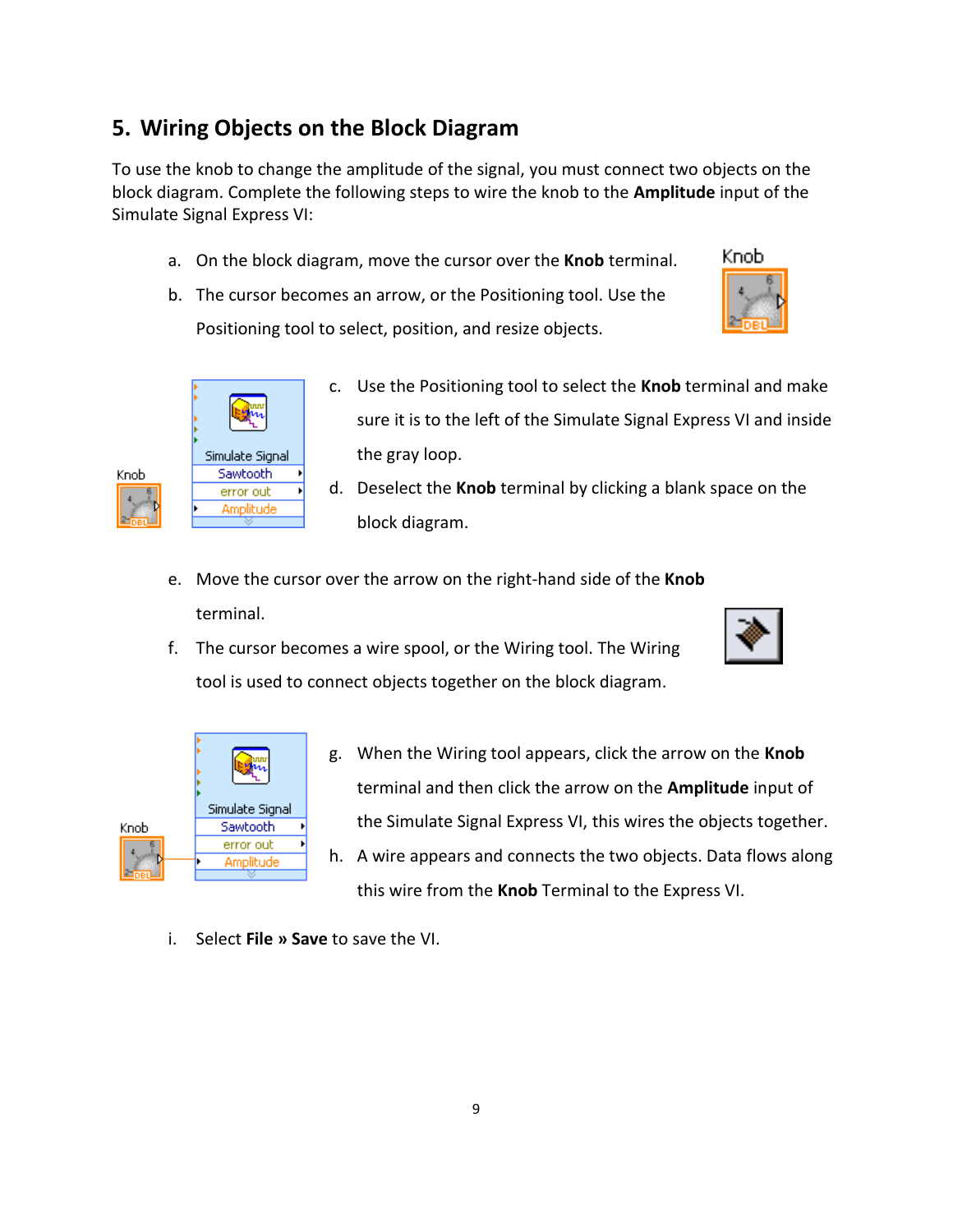#### **6. Running a VI**

What you have done so far is add a knob control that allows you to programmatically change the amplitude of a Sawtooth wave. Running a VI executes the LabVIEW graphical code you just created. Complete the following steps to run the Acquiring a Signal VI:

- a. Display the front panel by pressing the <Ctrl-E> keys or by clicking the front panel.
- b. Click the **Run** button or press the <Ctrl-R> keys to run the VI.
- c. Move the cursor over the knob control.
- d. The cursor becomes a hand, or the Operating tool. Use the Operating tool to change the value of a control.
- e. Using the Operating tool, turn the knob to adjust the amplitude of the sawtooth wave.

The amplitude of the sawtooth wave changes as you turn the knob. The y-axis on the graph scales automatically to account for the change in amplitude when autoscale is selected.

- f. To indicate that the VI is running, the **Run** button changes to a darkened arrow. You can change the value of the controls while a VI runs, but you cannot edit the VI.
- g. Click the **STOP** button to stop the VI. The **STOP** button stops the VI after the VI completes the current iteration.

The **Abort Execution** button in the toolbar stops the VI instantly, before the VI finishes the current iteration. Aborting a VI that uses external resources, such as external hardware, might leave the resources in an unknown state. Design VIs with a Stop button to avoid this problem.





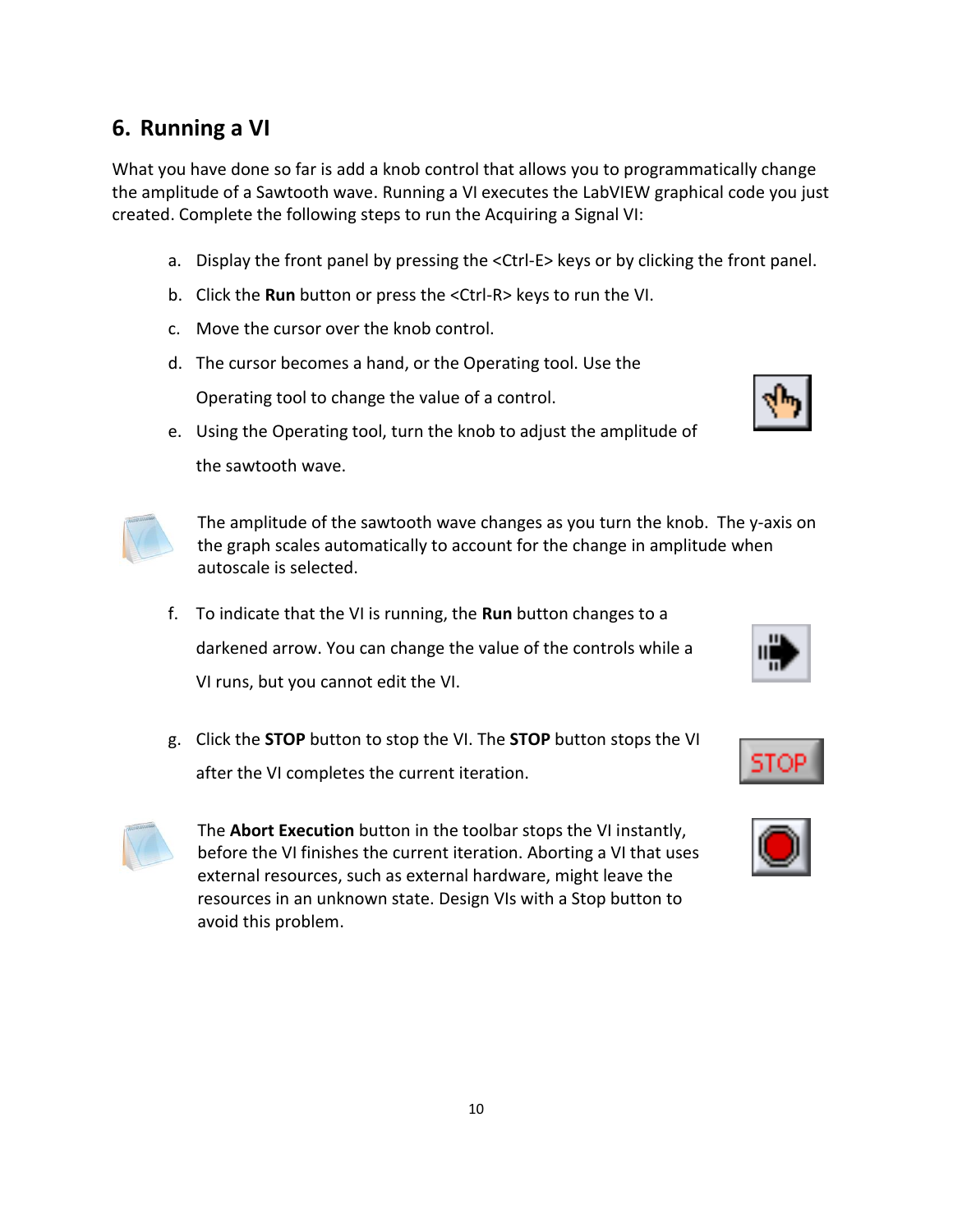#### **7. Modifying a Signal**

Complete the following steps to add scaling to the simulated signal and display the results in the graph on the front panel:

- a. On the block diagram, left-click the wire that connects the Simulate Waveform Graph Simulate Signal2 Signal Express VI to the Waveform Sawboeth-1-1 Knob error out k, Graph to highlight the wire. Amplitude
- b. Press the <Delete> key to remove this wire.
- c. If the **Functions** Palette is not visible, select **View » Functions Palette** to display it or simply right-click on the block diagram.





The **Functions** Palette opens with the **Express** subpalette visible by default. If you have selected another subpalette, you can return to the **Express** subpalette by clicking **Express** on the **Functions** palette.

d. On the **Arithmetic & Comparison** subpalette, select the Scaling and Mapping Express VI. Place it on the block diagram inside the loop between the Simulate Signal Express VI and the **Waveform** 



**Graph** terminal. Move the **Waveform Graph** terminal if necessary.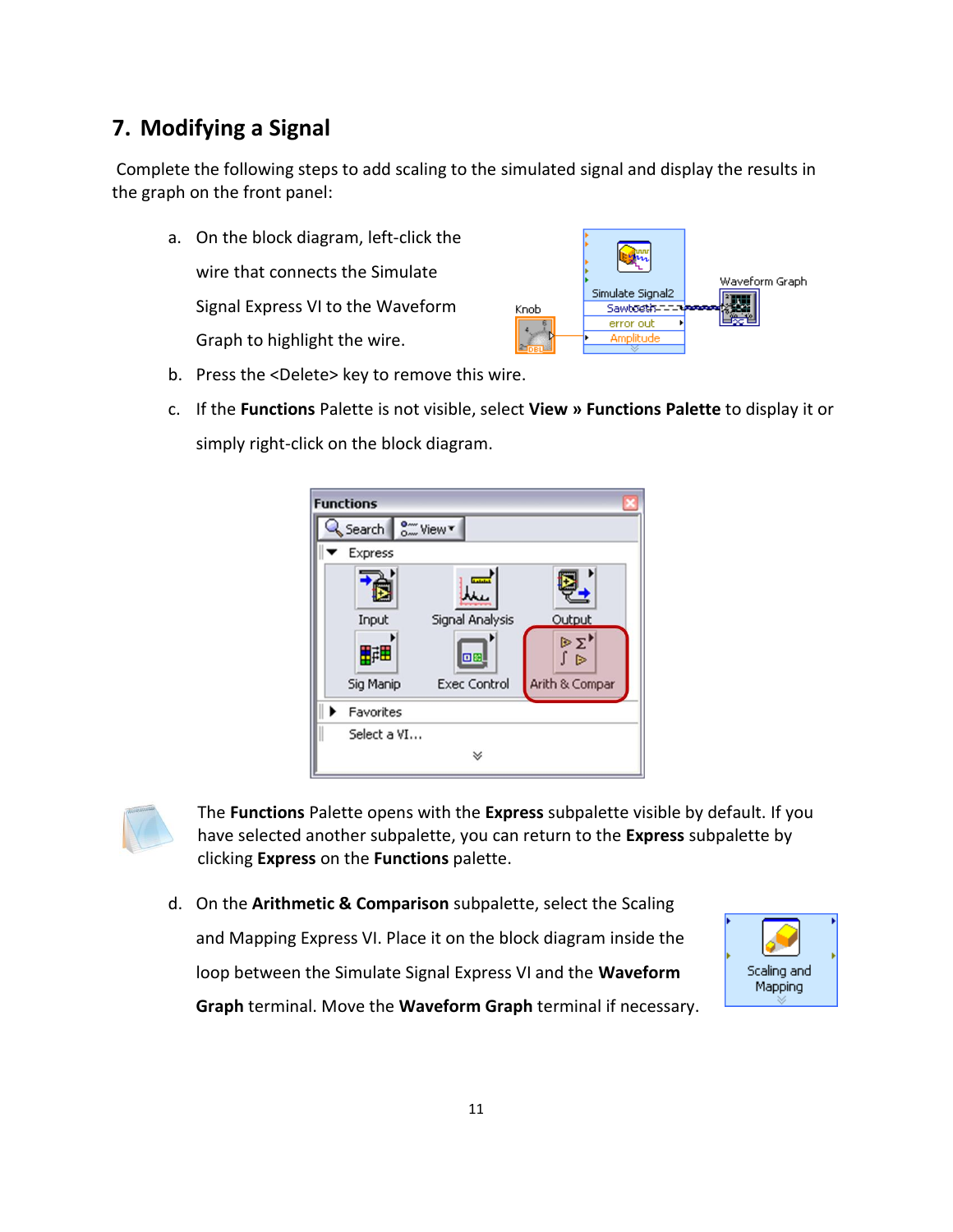- e. The **Configure Scaling and Mapping** dialog box opens when you place the Express VI on the block diagram. Define the scaling factor by entering *10* in the Slope (m) text box.
- f. Click the **OK** button to save the current configuration and close the **Configure Scaling and Mapping** dialog box.

| <sup>12</sup> Configure Scaling and Mapping [Scaling a |                 |
|--------------------------------------------------------|-----------------|
| <b>Scaling or Mapping Type</b>                         |                 |
| Normalize                                              |                 |
| Lowest peak                                            | Highest peak    |
| $\overline{0}$                                         | 1               |
| Linear (Y=mX+b)                                        |                 |
| Slope (m)                                              | Y intercept (b) |
| 10                                                     | 0               |
| Logarithmic                                            |                 |
| dB reference                                           |                 |
| $\mathbf{1}$                                           |                 |
| Interpolated                                           |                 |
| Define Table.                                          |                 |
|                                                        |                 |
| OK                                                     | Cancel<br>Help  |

- g. Move the cursor over the arrow on the **Sawtooth** output of the Simulate Signal Express VI. When the Wiring tool appears, click the arrow on the **Sawtooth** output and then click the arrow on the **Signals** input of the Scaling and Mapping Express VI to wire the two objects together
- h. Use the Wiring tool to wire the Scaled Signals output of the Scaling and Mapping Express VI to the Waveform Graph terminal.



i. Examine the wires connecting the Express VIs and terminals. The arrows on the Express VIs and terminals indicate the direction of data flow along these wires.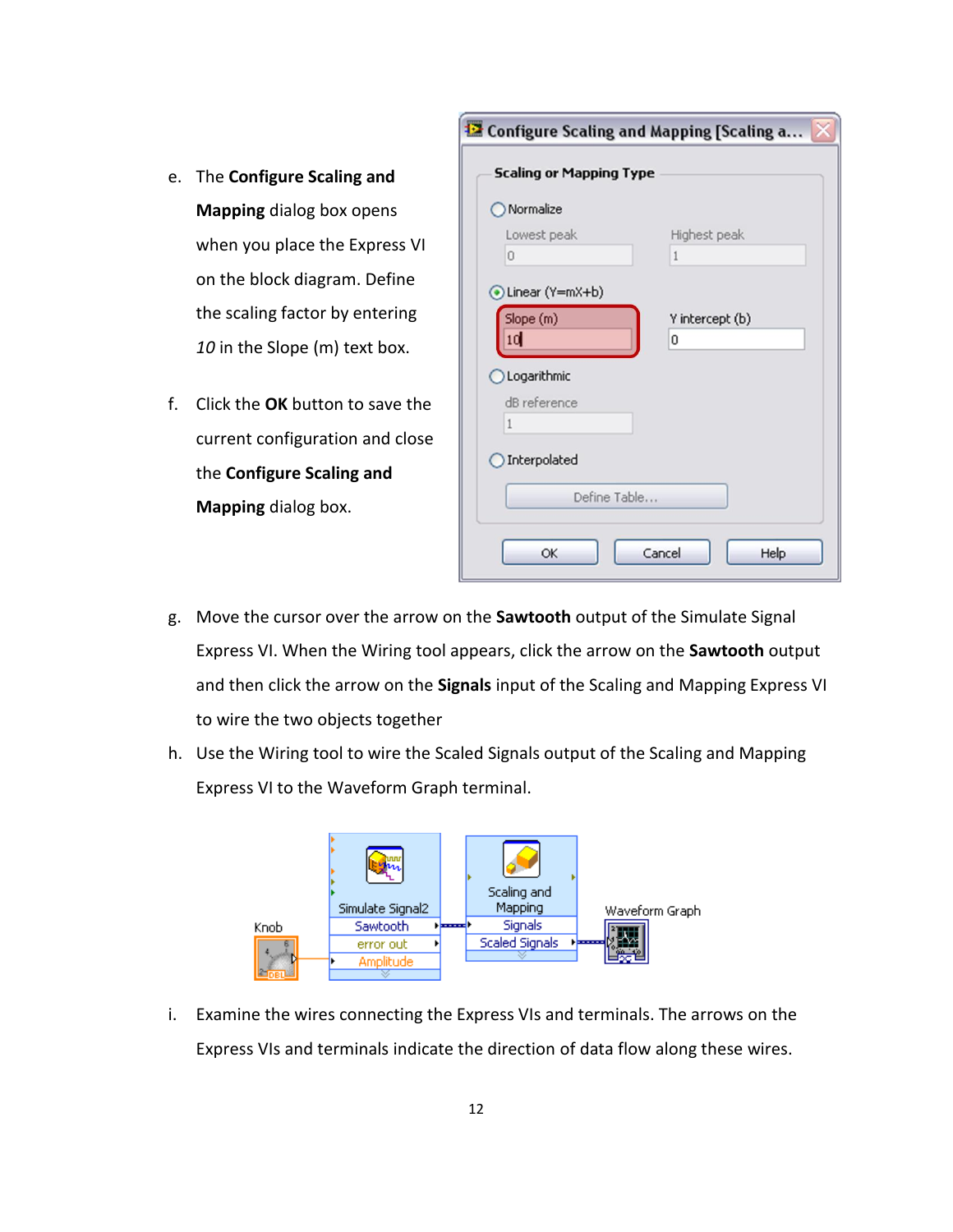#### **8. Displaying Two Signals on Your Graph**

To compare the signal generated by the Simulate Signal Express VI and the signal modified by the Formula Express VI on the same graph, use the Merge Signals function. Complete the following steps to display two signals on the same graph:

- a. Wire the **Sawtooth** output to the **Waveform Graph** terminal.
- b. The Merge Signals function automatically appears where the two wires connect.





A function is a built-in execution element, comparable to an operator or statement in a text-based programming language. The Merge Signals function takes two signals and combines them so that both can display on the same graph. Be sure to start the wiring at the **Sawtooth** output to avoid creating a feedback node.

- c. Press the <Ctrl-S> keys or select **File » Save** to save the VI.
- d. From the front panel, run the VI, and turn the knob control.
- e. Click the **STOP** button to stop the VI.





The graph plots the wave and the scaled wave. The maximum value on the y-axis automatically changes to be 10 times the knob value. This scaling occurs because you configured the Scaling and Mapping Express VI to generate a slope of 10.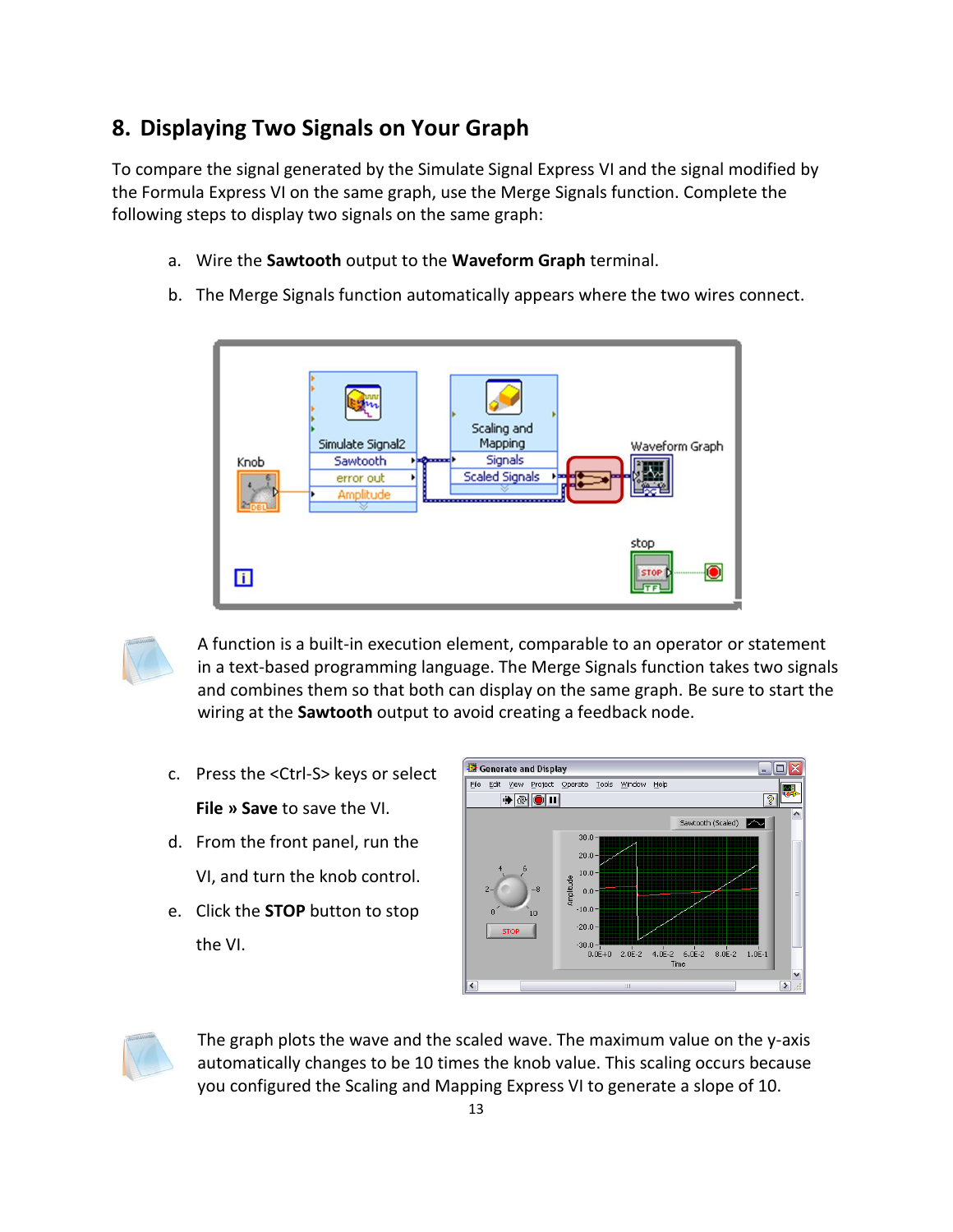#### **9. Customizing a Knob Control**

The knob control changes the amplitude of the sawtooth wave, so labeling it *Amplitude* accurately describes the behavior of the knob. Complete the following steps to customize the appearance of the knob:

a. Right-click the knob and select **Properties** from the shortcut menu to display the **Knob Properties** dialog box. b. In the **Label** section on the **Appearance**  page, delete the label **Knob**, and enter

*Amplitude* in the text box.

| Knob Properties: Knob                                                                      |           |            |       |  |  |
|--------------------------------------------------------------------------------------------|-----------|------------|-------|--|--|
| Appearance                                                                                 | Data Type | Data Entry | Scale |  |  |
| Label<br>$\triangledown$ Visible<br>Amplitude<br><b>Enabled State</b><br><b>Considered</b> |           |            |       |  |  |

c. Click the **Scale** tab and in the **Scale Style** section, place a checkmark in the **Show color ramp** checkbox.

| Scale Style<br>Major tick color                          | Inverted          |
|----------------------------------------------------------|-------------------|
| $\frac{1.0 - 1}{0.5 - 1}$<br>$0.0 -$<br>Minor tick color | Logarithmic       |
| Marker text color                                        | Show color ramp   |
|                                                          | Interpolate color |

- d. Click the **OK** button to save the current configuration and close the **Knob Properties**  dialog box. The knob on the front panel updates to reflect these changes.
- e. Save the VI.
- f. Reopen the **Knob Properties** dialog box and experiment with other properties of the knob. For example, on the **Scale** page, try changing the colors for the **Marker text color** by clicking the color box.



Click the **Cancel** button to avoid applying any changes you made while experimenting. If you want to keep the changes you made, click the **OK** button.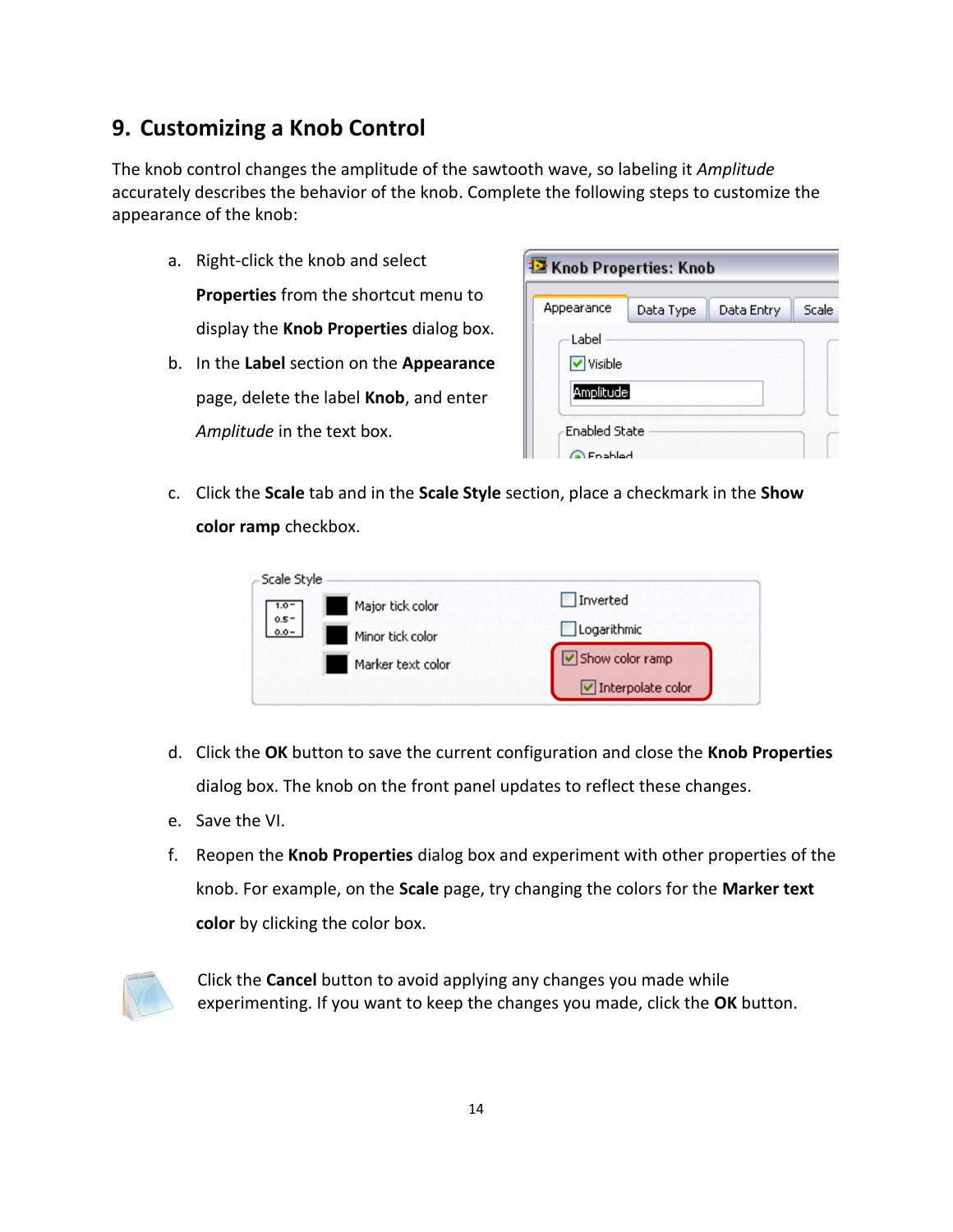#### **10. Customizing a Waveform Graph**

The waveform graph indicator displays the two signals. To indicate which plot is the scaled signal and which is the simulated signal, you can customize the plots. Complete the following steps to customize the appearance of the waveform graph indicator:

- a. Though the graph has two plots, the legend displays only one plot. On the front panel, move the cursor over the top of the plot legend on the waveform graph.
- b. When the cursor changes to a double-headed arrow and "handles" appear, click and drag the top handle of the legend to add one item. When you release the mouse button, the second plot name appears.



- c. Right-click the waveform graph and select **Properties** from the shortcut menu to display the **Waveform Graph Properties** dialog box.
- d. On the **Plots** page, select **Sawtooth**  from the pull-down menu.
- e. In the **Colors** section, click the **Line**  color box to display the color picker. Select a new line color.

| Sawtooth (Scaled)   |
|---------------------|
| J Sawtooth (Scaled) |
| Sawtooth            |
|                     |

|         | Line          |  |
|---------|---------------|--|
|         | Point/fill    |  |
| Fill to |               |  |
|         | <none></none> |  |